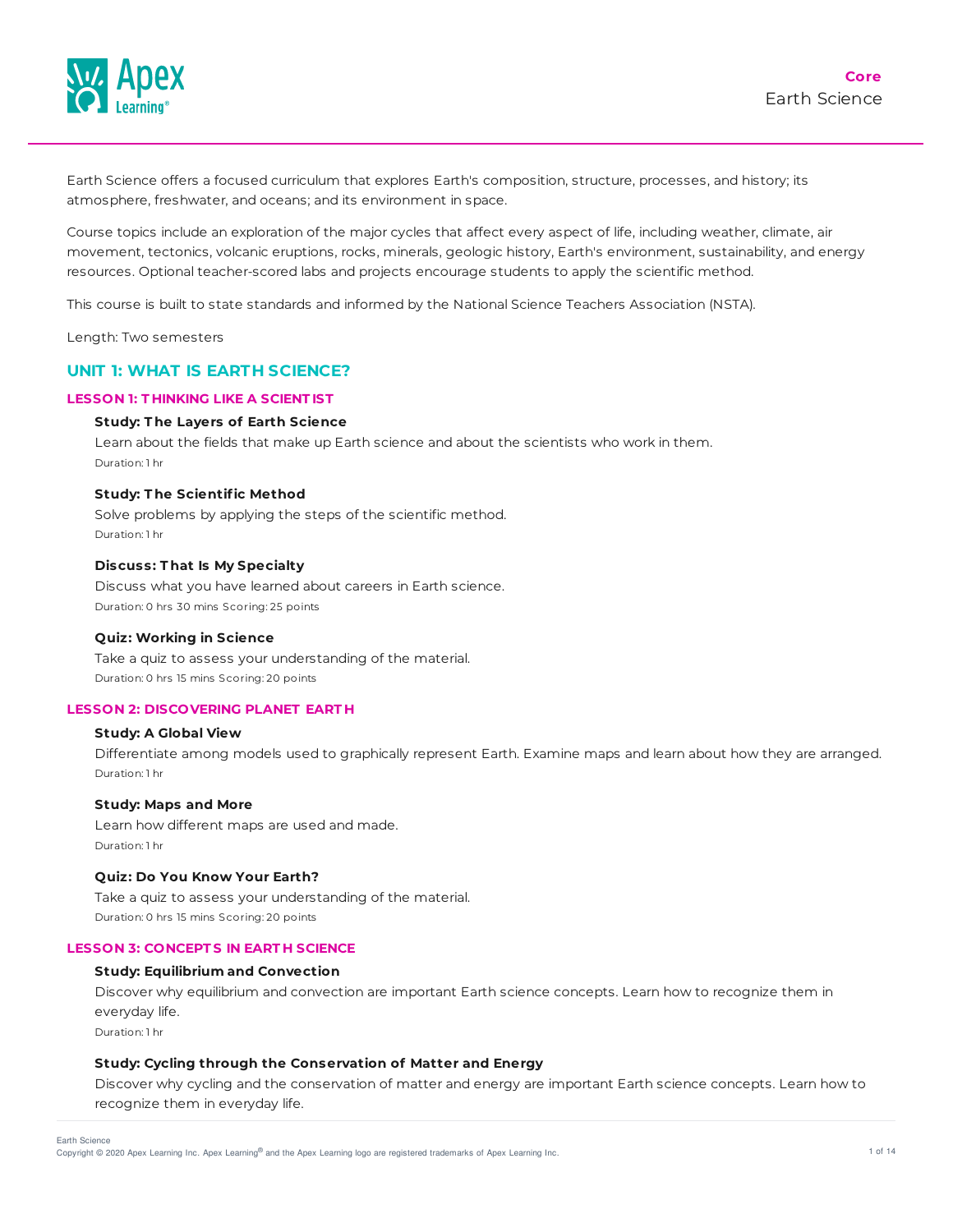#### Duration: 1 hr

### **Quiz: Big Earth, Big Concepts**

Take a quiz to assess your understanding of the material. Duration: 0 hrs 15 mins Scoring: 20 points

### **LESSON 4: WHAT IS EART H SCIENCE? WRAP UP**

### **Review: What Is Earth Science?**

Prepare for the unit test by reviewing key concepts and skills. Duration: 2 hrs

### **T est (CS): What Is Earth Science?**

Take a computer-scored test to assess what you have learned in this unit. Duration: 0 hrs 30 mins Scoring: 30 points

#### **T est (T S): What Is Earth Science?**

Take a teacher-scored test to assess what you have learned in this unit. Duration: 0 hrs 45 mins Scoring: 70 points

## **UNIT 2: WHERE IS EARTH?**

## **LESSON 1: T HE UNIVERSE**

## **Study: T he Big Bang T heory**

Discover the Big Bang theory and learn about what evidence is used to support it. Duration: 1 hr

#### **Study: Galaxies**

The Milky Way is only one of many galaxies. Learn about the different types of galaxies in the universe. Duration: 0 hrs 30 mins

#### **Study: Star Life Cycles**

Live like a star. Explore the life cycle of stars. Learn about why the size of a star influences how it dies. Duration: 1 hr

#### **Quiz: Matter Formation**

Take a quiz to assess your understanding of the material. Duration: 0 hrs 15 mins Scoring: 20 points

### **Practice: Everything in the Universe**

Predict what will happen to stars and answer questions about the life cycles of stars. Duration: 1 hr Scoring: 50 points

### **LESSON 2: SOLAR SYST EM FORMAT ION**

### **Study: Planet Formation**

Discover how gravity influences the universe. Duration: 0 hrs 30 mins

### **Study: Comets and Asteroid Belts**

Learn about comets and asteroids and how they are formed. Duration: 0 hrs 30 mins

#### **Quiz: How Did Planets Form?**

Take a quiz to assess your understanding of the material. Duration: 0 hrs 15 mins Scoring: 20 points

### **LESSON 3: OUR NEIGHBORHOOD**

### **Study: Here Comes the Sun**

How hot is hot? Examine the structure of the sun and learn about its energy. Duration: 0 hrs 30 mins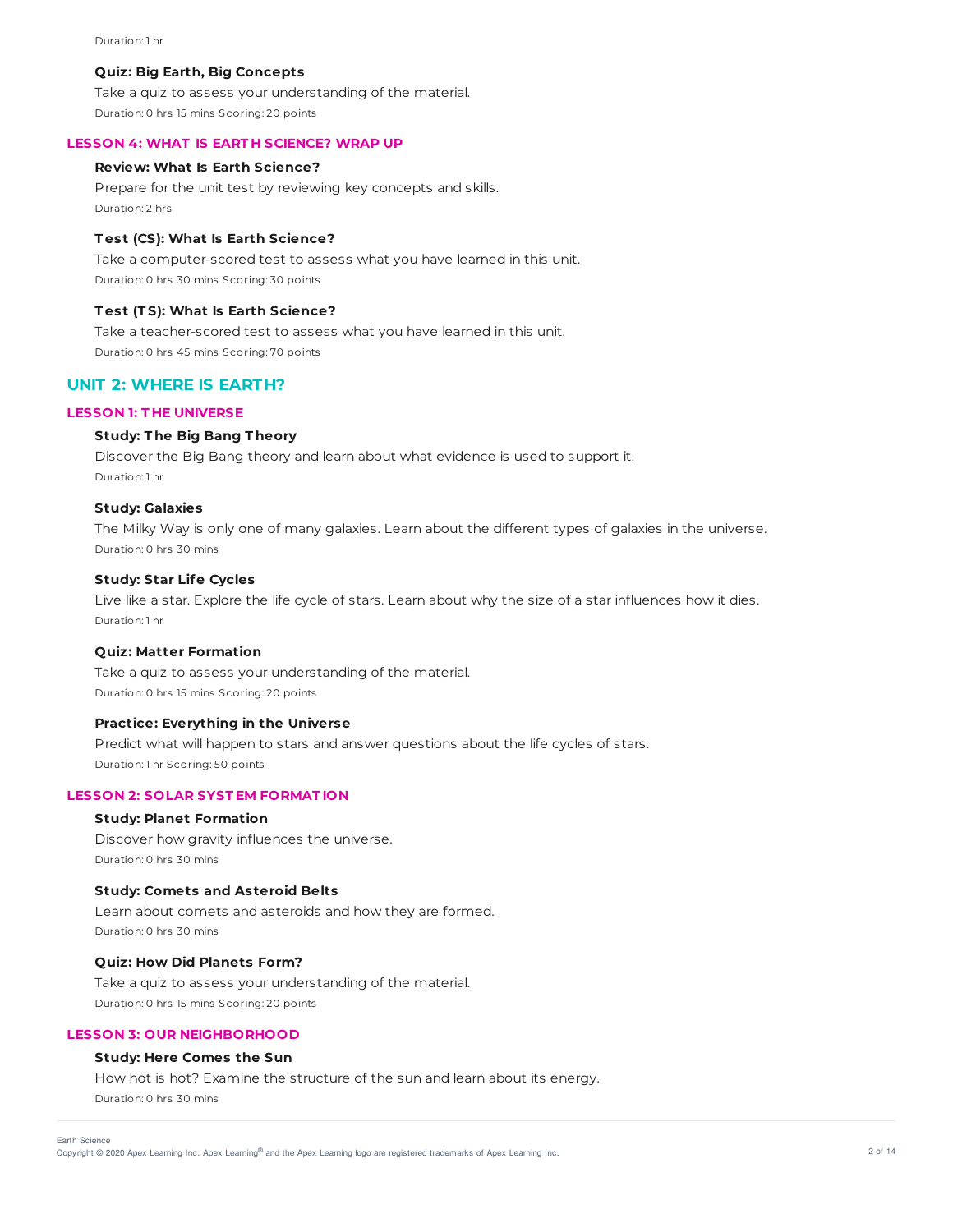## **Project: Modeling the Sun**

Complete a project to model energy transfer though the layers of the sun and to Earth and to model how sun changes during its life span. Duration: 1 hr 30 mins Scoring: 50 points

### **Study: T he Inner, Rocky Planets**

Analyze similarities and differences among Mercury, Venus, Mars, and Earth. Duration: 1 hr

## **Quiz: T he Solar System So Far**

Take a quiz to assess your understanding of the material. Duration: 0 hrs 15 mins Scoring: 20 points

### **Study: T he Gas Giants and Pluto**

Analyze similarities and differences among Jupiter, Saturn, Neptune, Uranus, and Pluto. Duration: 1 hr

## **Quiz: T he Rest of the Solar System**

Take a quiz to assess your understanding of the material. Duration: 0 hrs 15 mins Scoring: 20 points

#### **Journal: Choose a Planet**

Create an article, real estate advertisement, or letter in order to share your thoughts about a planet you would like to visit.

Duration: 0 hrs 30 mins Scoring: 15 points

### **LESSON 4: PLANET EART H**

### **Study: T he Moving Earth**

Around and around we go. Discover how Earth's movements affect conditions on the planet. Duration: 1 hr

### **Practice: Stopping the Revolution**

Determine how well you understand Earth's movement in space. Duration: 1 hr Scoring: 50 points

## **Study: T he Living Planet**

Discover why life is able to survive on Earth. Duration: 0 hrs 30 mins

#### **Study: T he Moon**

Discover how the moon came into being and how it influences the Earth. Duration: 1 hr

## **Quiz: T he Earth and Moon System**

Take a quiz to assess your understanding of the material. Duration: 0 hrs 15 mins Scoring: 20 points

#### **Discuss: Are We Alone?**

Discuss the possible existence of aliens and whether you think space travel and planet colonization might be possible in the future.

Duration: 0 hrs 30 mins Scoring: 25 points

## **LESSON 5: WHERE IS EART H? WRAP-UP**

#### **Review: Where Is Earth?**

Prepare for the unit test by reviewing key concepts and skills. Duration: 1 hr 30 mins

## **T est (CS): Where Is Earth?**

Take a computer-scored test to assess what you have learned in this unit.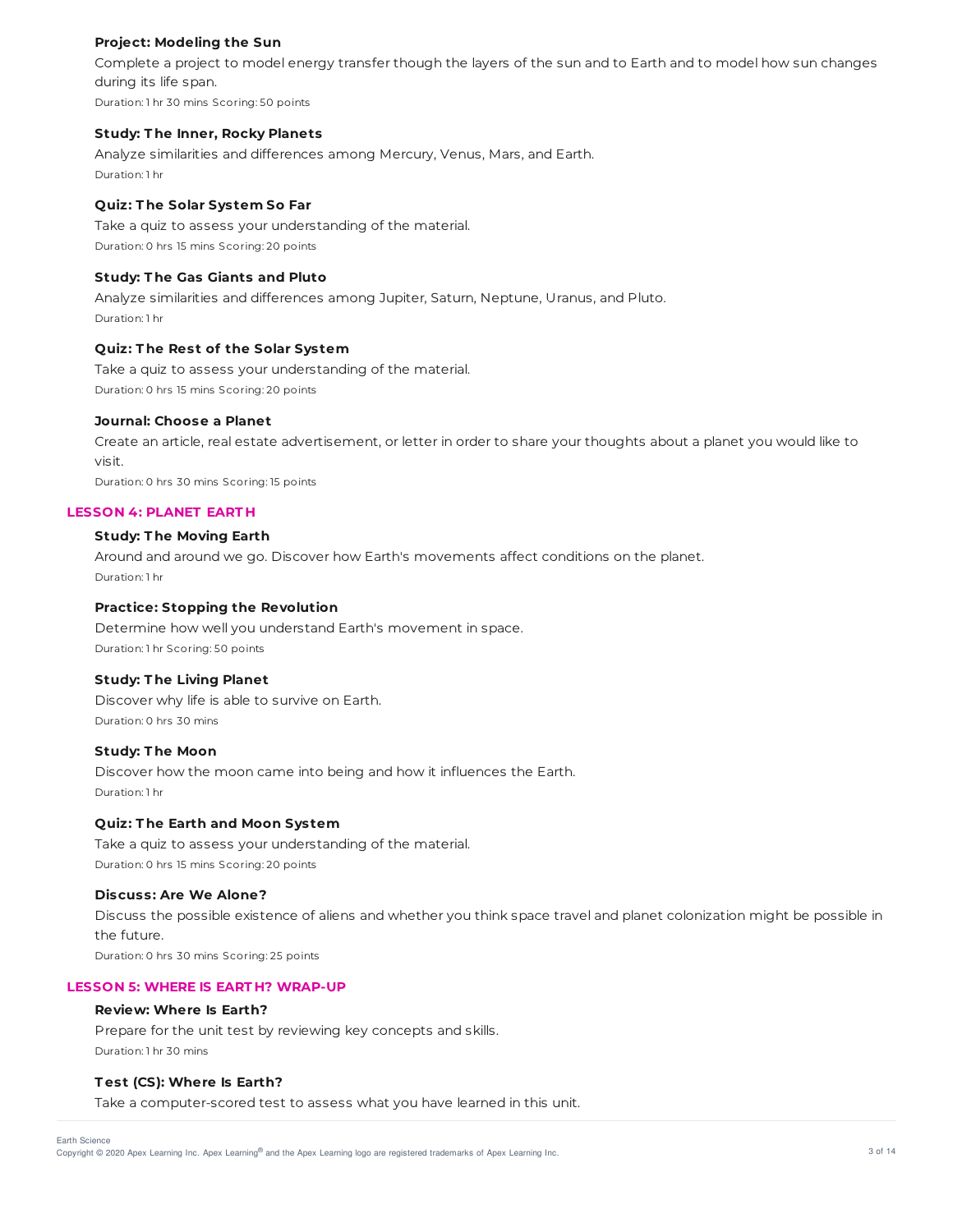#### **T est (T S): Where Is Earth?**

Take a teacher-scored test to assess what you have learned in this unit. Duration: 0 hrs 45 mins Scoring: 70 points

# **UNIT 3: EARTH'S WATER**

### **LESSON 1: T HE BLUE PLANET**

## **Study: Water, Water, Everywhere**

Get your feet wet. Discover why water exists on Earth, the three states of water, and the processes of the water cycle. Duration: 0 hrs 30 mins

#### **Practice: Water World**

Answer questions to test your understanding of the states and movement of water. Duration: 1 hr Scoring: 50 points

## **Quiz: What Do You Know about Water?**

Take a quiz to assess your understanding of the material. Duration: 0 hrs 15 mins Scoring: 20 points

#### **Lab: Investigate the Water Cycle**

Complete a lab to investigate how living things are part of the water cycle in a terrarium you make as a model living system.

Duration: 1 hr 30 mins Scoring: 50 points

### **LESSON 2: GET T ING FRESH**

#### **Study: Fresh Water**

Jump into lakes, swim down rivers, and prowl through wetlands as you explore freshwater on Earth. Duration: 1 hr

### **Study: You're Grounded**

Learn what groundwater is and how it influences systems above ground. Duration: 0 hrs 30 mins

#### **Quiz: Different Bodies of Water**

Take a quiz to assess your understanding of the material. Duration: 0 hrs 15 mins Scoring: 20 points

### **Discuss: Make a Big Splash**

Discuss the necessity of clean water and what you can do to protect this valuable resource. Duration: 0 hrs 30 mins Scoring: 25 points

#### **Journal: Your Water Diet**

Reflect on how much water you consume each day. Share your thoughts about preserving wetlands in your community.

Duration: 0 hrs 30 mins Scoring: 15 points

#### **LESSON 3: T HE OCEANS**

### **Study: An Oceanographic Voyage**

Travel on a research vessel to learn how oceanographers study the ocean and its inhabitants. Duration: 1 hr

#### **Study: T he Ocean in Motion**

Learn about waves, tides, and currents and how they influence the environment. Duration: 1 hr

#### **Study: Wild World Weather**

Assess the effects of El Niño and La Niña on global weather patterns.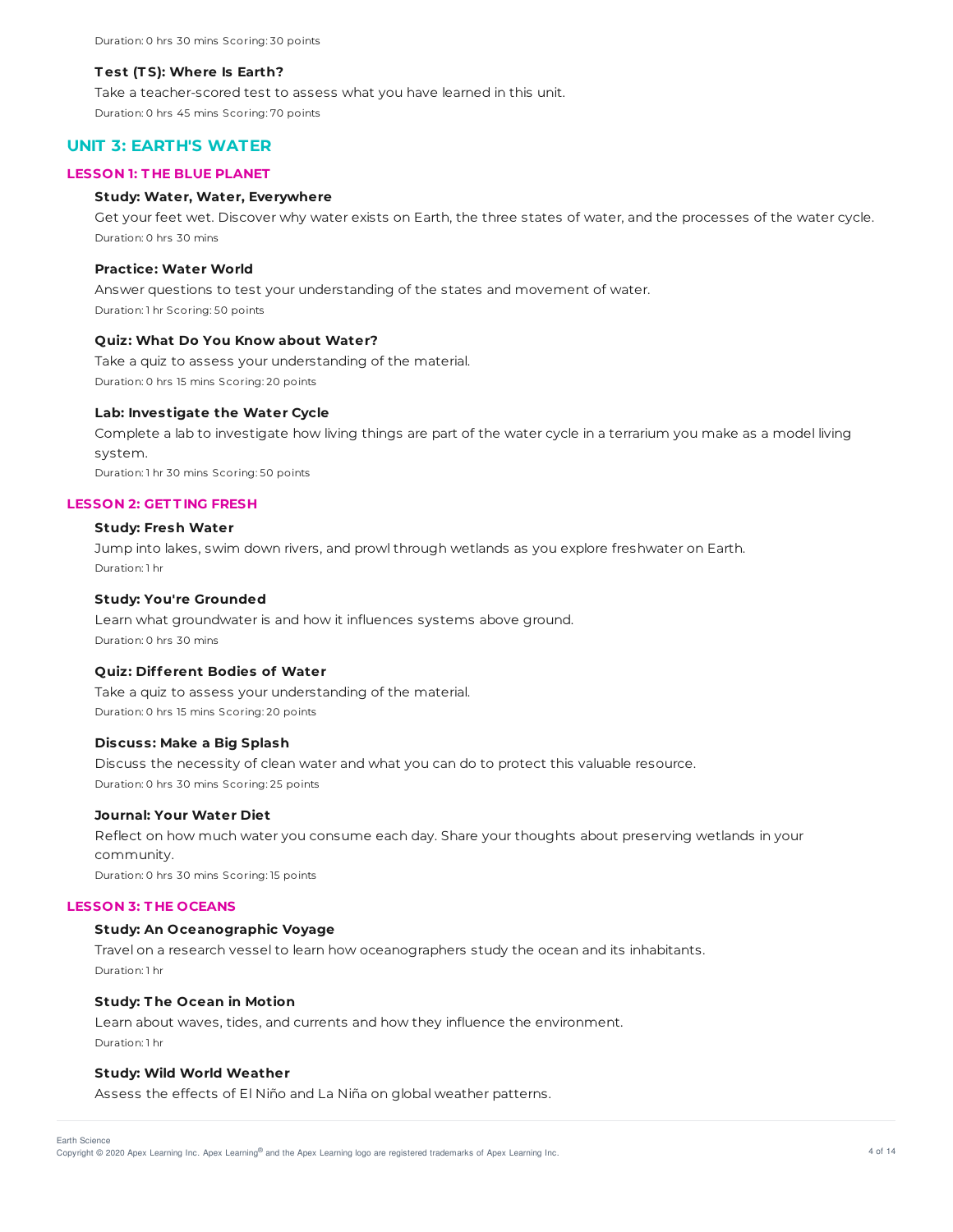#### **Quiz: Earth's Oceans**

Take a quiz to assess your understanding of the material. Duration: 0 hrs 15 mins Scoring: 20 points

#### **LESSON 4: EART H'S WAT ER WRAP-UP**

### **Review: Earth's Water**

Prepare for the unit test by reviewing key concepts and skills. Duration: 1 hr 30 mins

#### **T est (CS): Earth's Water**

Take a computer-scored test to assess what you have learned in this unit. Duration: 0 hrs 30 mins Scoring: 30 points

#### **T est (T S): Earth's Water**

Take a teacher-scored test to assess what you have learned in this unit. Duration: 0 hrs 45 mins Scoring: 70 points

# **UNIT 4: EARTH'S ATMOSPHERE**

## **LESSON 1: T HE SKY'S T HE LIMIT**

### **Study: Layers of the Atmosphere**

Float through the atmosphere on layers upon layers of air as an amateur meteorologist. Duration: 1 hr

#### **Quiz: Know Your Layers**

Take a quiz to assess your understanding of the material. Duration: 0 hrs 15 mins Scoring: 20 points

### **Discuss: What about T his Ozone?**

Discuss strategies for reducing our impact on the ozone layer. Duration: 0 hrs 30 mins Scoring: 25 points

#### **Practice: Up, Up, and Away**

Create a diagram to help you remember the layers of the atmosphere. Duration: 1 hr Scoring: 50 points

## **LESSON 2: CYCLES IN T HE AT MOSPHERE**

### **Study: Carbon and Nitrogen**

What goes around comes around — especially when it comes to carbon and nitrogen. Duration: 1 hr

## **Lab: Investigate Cycling of O2 and CO2**

Complete a lab to model the carbon cycle by observing how plants and yeast exchange gases with their surroundings. Duration: 1 hr 30 mins Scoring: 50 points

#### **Study: T aking the Heat**

Compare conduction, convection, and radiation. Learn how these methods of heat transfer drive atmospheric processes. Duration: 1 hr

#### **Quiz: Air Head**

Take a quiz to assess your understanding of the material. Duration: 0 hrs 15 mins Scoring: 20 points

## **LESSON 3: T HE WINDY PLANET**

### **Study: Why the Wind Blows**

Discover how Earth's rotation and revolution, atmospheric gases, and differences in land, ice, and water conspire to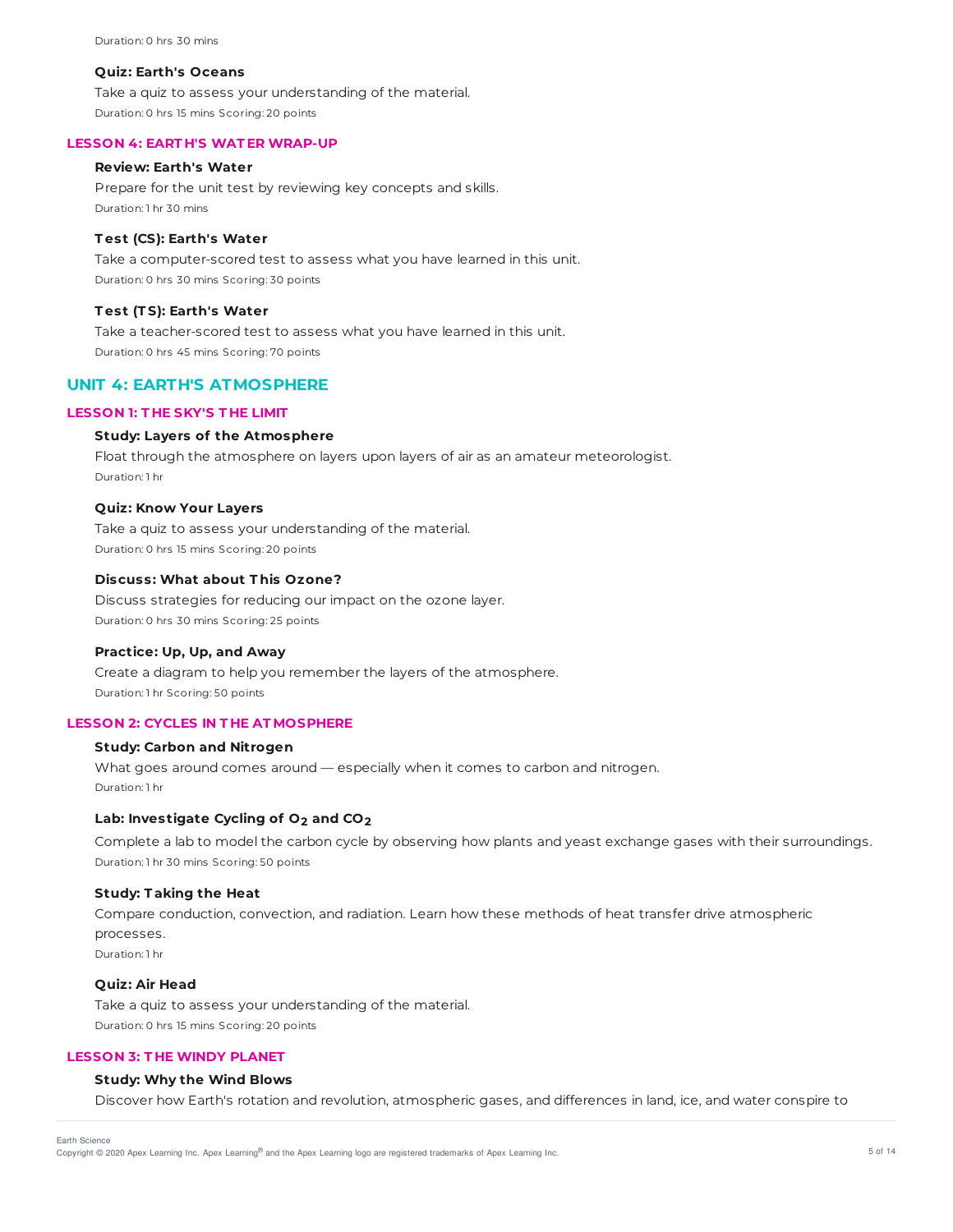create wind. Duration: 1 hr

### **Study: Which Way the Wind Blows**

Learn about global patterns of air circulation and find out what drives and gets driven by them. Duration: 1 hr

#### **Quiz: Do You Know about Currents?**

Take a quiz to assess your understanding of the material. Duration: 0 hrs 15 mins Scoring: 20 points

## **LESSON 4: EART H'S AT MOSPHERE WRAP-UP**

### **Review: Earth's Atmosphere**

Prepare for the unit test by reviewing key concepts and skills. Duration: 1 hr 30 mins

### **T est (CS): Earth's Atmosphere**

Take a computer-scored test to assess what you have learned in this unit. Duration: 0 hrs 30 mins Scoring: 30 points

#### **T est (T S): Earth's Atmosphere**

Take a teacher-scored test to assess what you have learned in this unit. Duration: 0 hrs 45 mins Scoring: 70 points

# **UNIT 5: WEATHER AND CLIMATE**

# **LESSON 1: HOW'S T HE WEAT HER?**

## **Study: Weather or Not**

Identify the basic causes of most of the types of weather that we see. Duration: 1 hr

### **Study: In the Clouds**

Learn how clouds form and what different types of clouds mean for the forecast. Duration: 0 hrs 45 mins

#### **Study: Going to Extremes**

Explore the causes and effects of severe weather, including tornadoes, hurricanes, blizzards, and more. Duration: 1 hr

## **Quiz: Get in Front**

Take a quiz to assess your understanding of the material. Duration: 0 hrs 15 mins Scoring: 20 points

### **LESSON 2: IN T HE FORECAST**

### **Study: Instruments and Measurements**

Measure, read, gauge, and calculate. Learn about tools that are used to explore weather. Duration: 1 hr

#### **Study: Weather Maps**

Examine weather maps from the inside out. Duration: 1 hr

## **Study: Making and Faking the Forecast**

Compare models used to help predict weather. Duration: 1 hr

#### **Discuss: Rain Dance**

How reliable is the forecast? Can you and your classmates do a better job? Duration: 0 hrs 30 mins Scoring: 25 points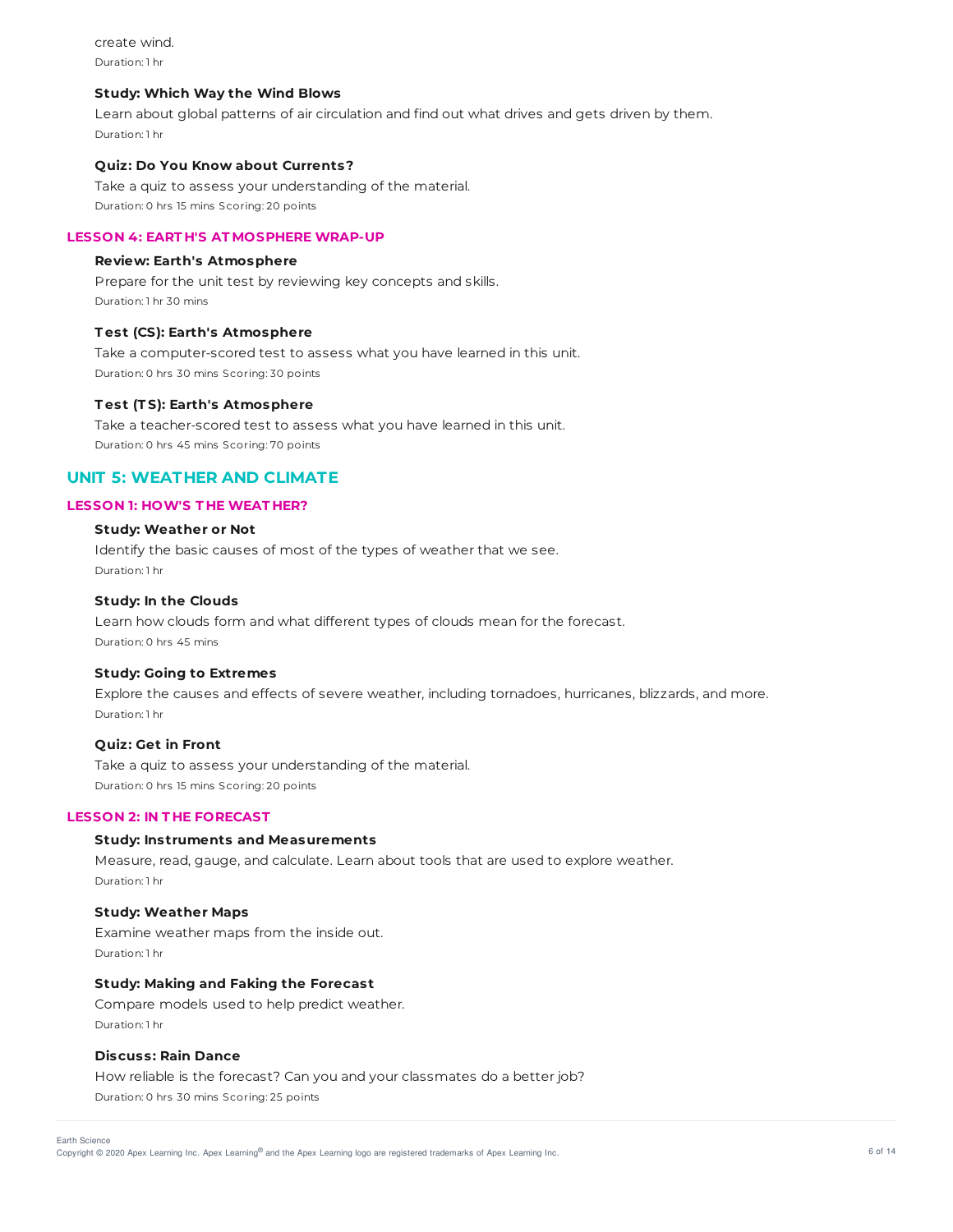#### **Quiz: Assess the Forecast**

Take a quiz to assess your understanding of the material. Duration: 0 hrs 15 mins Scoring: 20 points

#### **LESSON 3: CLIMAT E**

## **Study: Climate T ime**

Examine the factors that influence climate. Duration: 1 hr

#### **Quiz: Climate Climb**

Take a quiz to assess your understanding of the material. Duration: 0 hrs 15 mins Scoring: 20 points

## **LESSON 4: WEAT HER AND CLIMAT E WRAP-UP**

### **Review: Weather and Climate**

Prepare for the unit test by reviewing key concepts and skills. Duration: 1 hr 30 mins

#### **T est (CS): Weather and Climate**

Take a computer-scored test to assess what you have learned in this unit. Duration: 0 hrs 30 mins Scoring: 30 points

#### **T est (T S): Weather and Climate**

Take a teacher-scored test to assess what you have learned in this unit. Duration: 0 hrs 45 mins Scoring: 70 points

## **UNIT 6: SEMESTER REVIEW AND EXAM**

### **LESSON 1: SEMEST ER 1 WRAP-UP**

## **Review: Semester 1 Review**

Prepare for the semester exam by reviewing key concepts covered in Semester 1. Duration: 3 hrs 30 mins

### **Exam: Semester 1**

Take a computer-scored exam to demonstrate your mastery of concepts and skills covered in Semester 1. Duration: 0 hrs 40 mins Scoring: 80 points

#### **Final Exam: Semester 1**

Take a teacher-scored exam to demonstrate your mastery of concepts and skills covered in Semester 1. Duration: 1 hr 20 mins Scoring: 120 points

# **UNIT 7: LAYING THE GROUNDWORK**

#### **LESSON 1: EART H'S LAYERS**

### **Study: T he Door to the Core**

Get to the center of everything. (Just because it is out of sight doesn't mean it is out of mind.) Duration: 1 hr

#### **Study: T he Mantle and Crust**

Envision the layers of Earth's mantle and discover the composition and characteristics of the Earth's crust. Duration: 0 hrs 45 mins

### **Practice: Digging Deep**

Diagram Earth's layers and answer questions about their composition. Duration: 1 hr Scoring: 50 points

### **Lab: Modeling Convection in Earth's Interior**

Complete a lab to build a model using warm and cold water to represent the cycling of matter inside Earth. Duration: 1 hr 30 mins Scoring: 50 points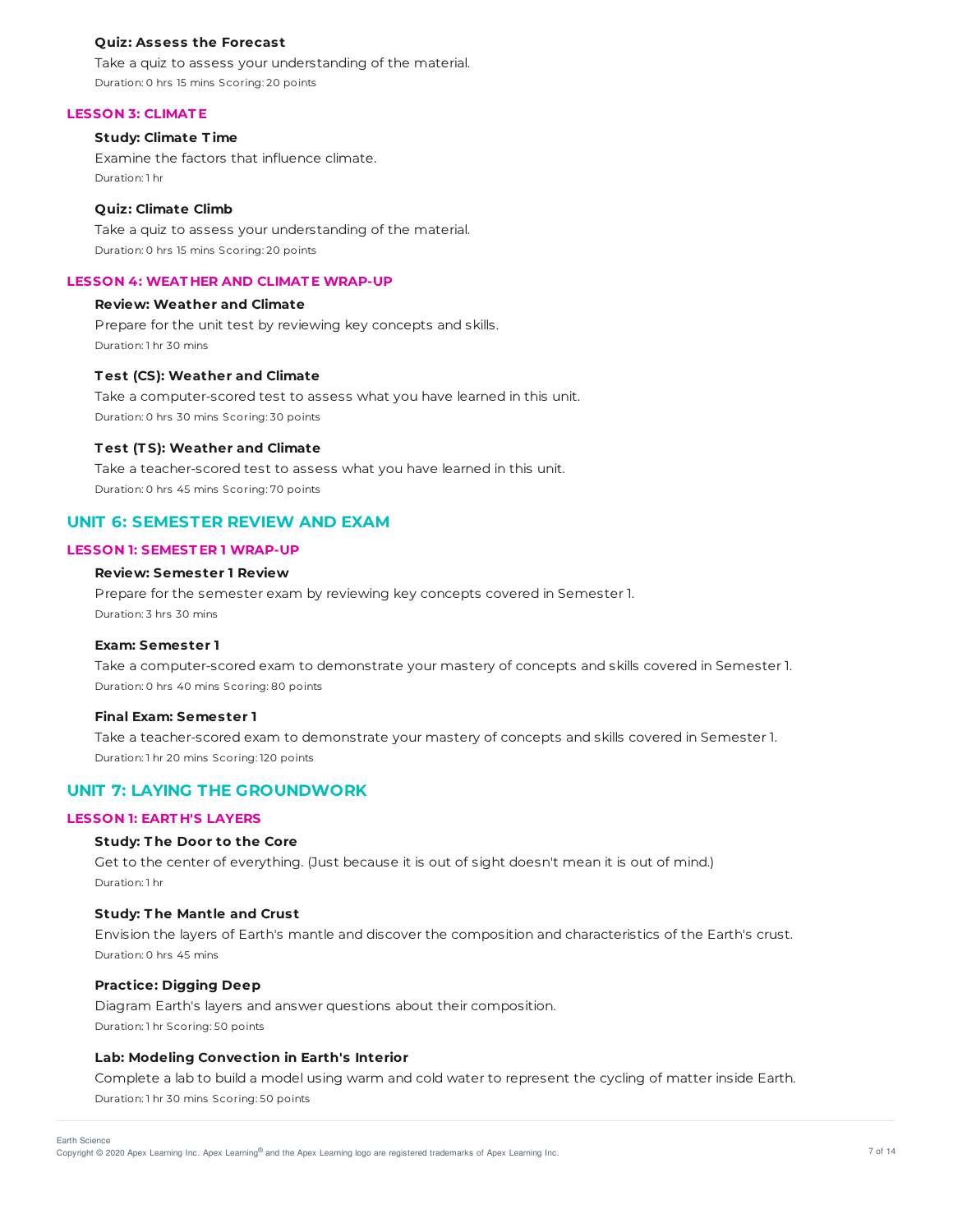### **Discuss: Journey to the Center of Earth**

Discuss whether you think existing data supports current theories about Earth's interior. What additional research would be beneficial?

Duration: 0 hrs 30 mins Scoring: 25 points

#### **Quiz: Earth's Layers**

Take a quiz to assess your understanding of the material. Duration: 0 hrs 15 mins Scoring: 20 points

## **LESSON 2: EART H'S MAGNET ISM**

## **Study: A Magnetic Personality**

Why does a magnet stick to the fridge? Learn about magnetism and the magnetic field that surrounds the Earth. Duration: 1 hr

### **Practice: T aming the Compass**

Practice what you have learned about Earth's magnetic poles by taming the wild compass. Duration: 1 hr Scoring: 50 points

#### **Quiz: Magnetic Fields**

Take a quiz to assess your understanding of the material. Duration: 0 hrs 15 mins Scoring: 20 points

## **LESSON 3: IT IS DEEPLY MOVING**

#### **Study: Plate T ectonics**

Consider how plate tectonics literally rock the world. Duration: 1 hr

## **Practice: Chronic T ectonics**

Check to see if you understand the theory of plate tectonics. Duration: 1 hr Scoring: 50 points

#### **Study: Whose Fault Is It, Anyway?**

Examine fault lines and discover why they form. Duration: 0 hrs 45 mins

#### **Quiz: Fault Assault**

Take a quiz to assess your understanding of the material. Duration: 0 hrs 15 mins Scoring: 20 points

## **LESSON 4: LAYING T HE GROUNDWORK WRAP-UP**

## **Review: Laying the Groundwork**

Prepare for the unit test by reviewing key concepts and skills. Duration: 2 hrs

## **T est (CS): Laying the Groundwork**

Take a computer-scored test to assess what you have learned in this unit. Duration: 0 hrs 30 mins Scoring: 30 points

### **T est (T S): Laying the Groundwork**

Take a teacher-scored test to assess what you have learned in this unit. Duration: 0 hrs 45 mins Scoring: 70 points

# **UNIT 8: THE MOVERS AND SHAKERS**

### **LESSON 1: MOUNT AINS T O T RENCHES**

### **Study: Ocean Commotion**

Examine features of ocean ridges and trenches to learn how Earth's crust gets recycled. Duration: 1 hr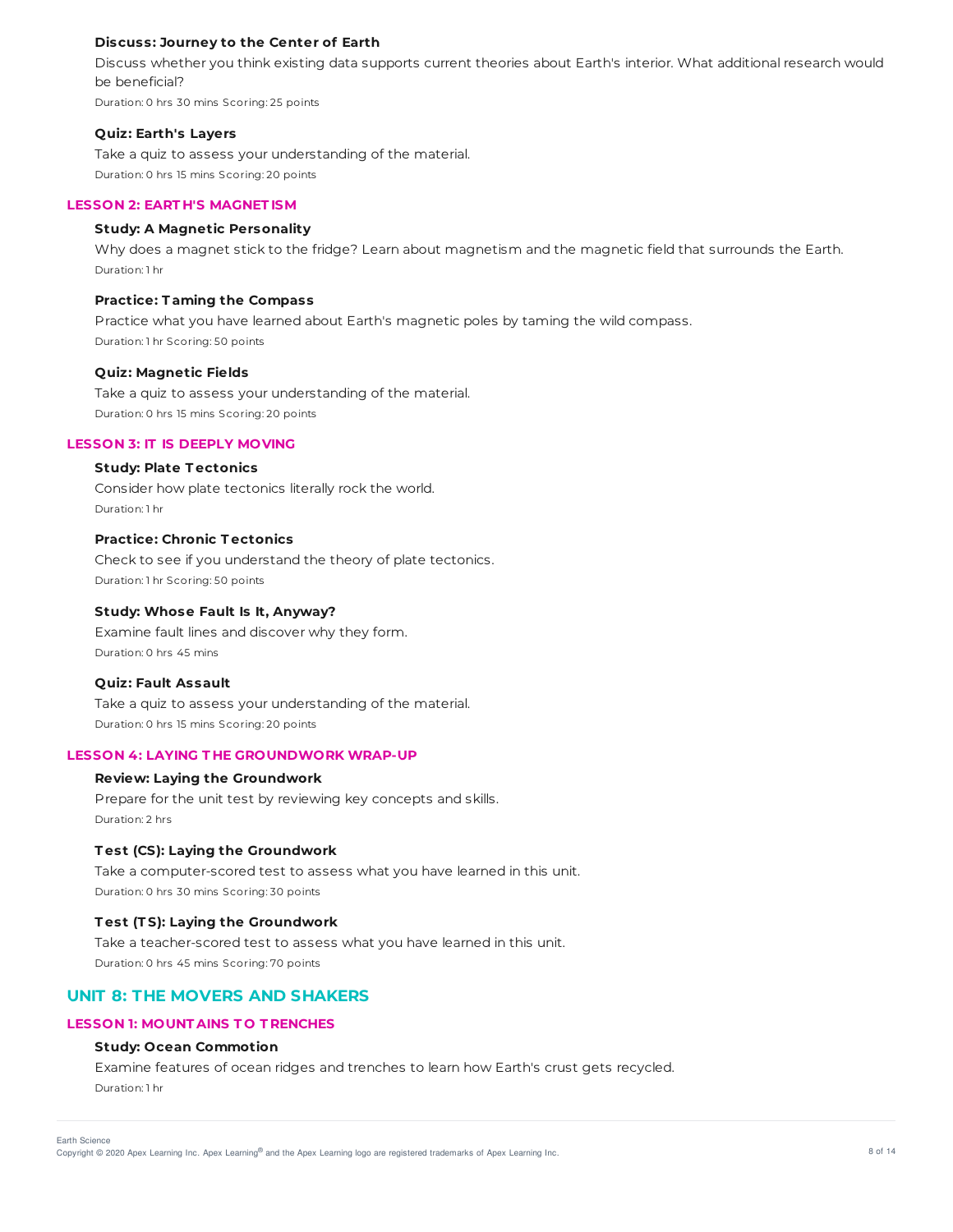## **Study: Ain't No Mountain High Enough**

Learn how mountains grow and change around the globe. Duration: 1 hr

#### **Quiz: Feature Creep**

Take a quiz to assess your understanding of the material. Duration: 0 hrs 15 mins Scoring: 20 points

#### **LESSON 2: CREAKS AND HAZARDS**

#### **Study: In a Volcanic Panic**

Feel the heat, taste the ashes. Get up close and personal with some sleeping and waking volcanoes. Duration: 1 hr

### **Practice: T he Yellowstone Supervolcano**

Practice your volcano smarts with a case-study look at Yellowstone National Park's supervolcano. Duration: 1 hr Scoring: 50 points

#### **Study: Brake for Quakes**

Try to stay on your feet while you learn what happens when tectonic plates shift suddenly. Duration: 1 hr

### **Quiz: Cracking Up**

Take a quiz to assess your understanding of the material. Duration: 0 hrs 15 mins Scoring: 20 points

### **LESSON 3: SCULPT ING EART H**

## **Study: Down and Dirty**

Discover what happens when wind, water, and gravity do their dirty work. Duration: 0 hrs 45 mins

### **Lab: Investigating How Water Affects Earth's Rock**

Complete a lab to investigate how water's ability to dissolve various minerals contributes to the weathering and erosion of rocks.

Duration: 1 hr 30 mins Scoring: 50 points

#### **Study: Karst T opography**

Consider how chemical weathering can cause the formation of caves and caverns. Duration: 1 hr

#### **Study: At a Glacial Pace**

When mighty glaciers come your way, you'd better run! Examine how glaciers shape the Earth and discover what they leave behind.

Duration: 1 hr

### **Lab: Investigate Weathering and Erosion**

Complete a lab to build a model using graham crackers to show how continental features are formed by weathering and erosion.

Duration: 1 hr 30 mins Scoring: 50 points

## **Project: Modeling the Formation of Earth's Features**

Complete a project to research the processes that formed two of Earth's features so that you can build a model of them. Duration: 1 hr 30 mins Scoring: 50 points

#### **Quiz: Wasting Away**

Test your understanding of weathering and erosion, karst topography, and glaciers. Duration: 0 hrs 15 mins Scoring: 20 points

### **LESSON 4: T HE MOVERS AND SHAKERS WRAP-UP**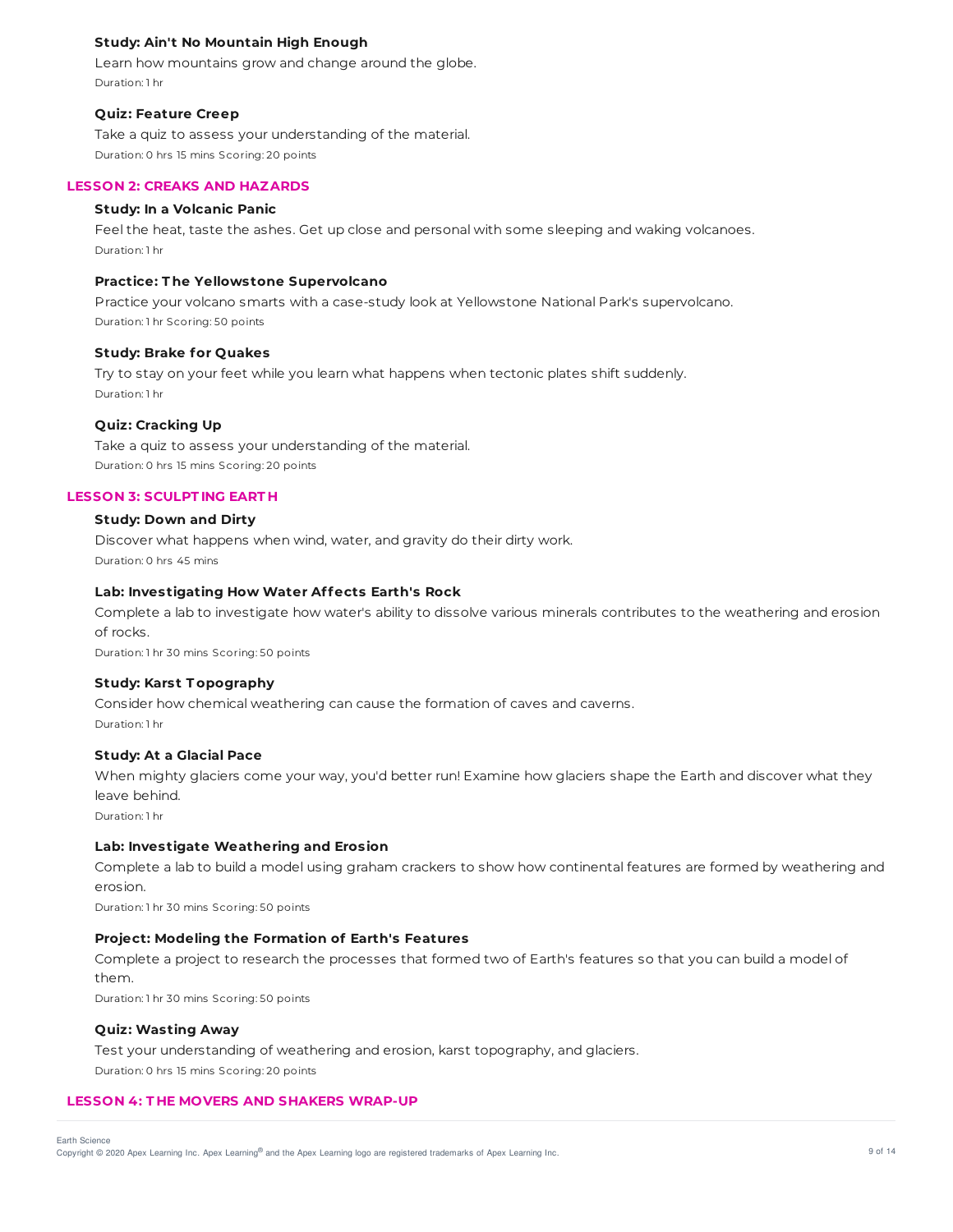### **Review: T he Movers and Shakers**

Prepare for the unit test by reviewing key concepts and skills. Duration: 1 hr 30 mins

### **T est (CS): T he Movers and Shakers**

Take a computer-scored test to assess what you have learned in this unit. Duration: 0 hrs 30 mins Scoring: 30 points

#### **T est (T S): T he Movers and Shakers**

Take a teacher-scored test to assess what you have learned in this unit. Duration: 0 hrs 45 mins Scoring: 70 points

## **UNIT 9: MINERALS AND ROCKS**

#### **LESSON 1: MINERALS**

#### **Study: Mining for Minerals**

Explore the structure and general characteristics of minerals. Duration: 1 hr

#### **Study: Identifying Minerals**

Explore the unique chemical and physical properties of minerals. Discover tests that geologists use to identify minerals. Duration: 0 hrs 30 mins

### **Quiz: Mineral Logic**

Take a quiz to assess your understanding of the material. Duration: 0 hrs 15 mins Scoring: 20 points

#### **LESSON 2: IGNEOUS ROCKS**

### **Study: Cool, Magma**

Discover how igneous rocks form. Duration: 1 hr

## **Study: Fire Up Your Skill**

Get fired up about classifying igneous rocks. Duration: 0 hrs 30 mins

#### **Quiz: Igneous Success**

Take a quiz to assess your understanding of the material. Duration: 0 hrs 15 mins Scoring: 20 points

### **LESSON 3: SEDIMENT ARY ROCKS**

#### **Study: From Particles to Rock**

Describe the formation of clastic, biogenic, and chemical sedimentary rocks and discover some fossils. Duration: 1 hr

#### **Study: An Assortment of Sediments**

Learn how to classify types of sedimentary rocks. Duration: 0 hrs 30 mins

### **Quiz: Sedimentary? It's Elementary!**

Take a quiz to assess your understanding of the material. Duration: 0 hrs 15 mins Scoring: 20 points

#### **LESSON 4: MET AMORPHIC ROCKS**

## **Study: Ch-Ch-Changes**

Consider how heat and pressure can change the structure of a rock. Duration: 1 hr

#### **Study: Arranging Changes**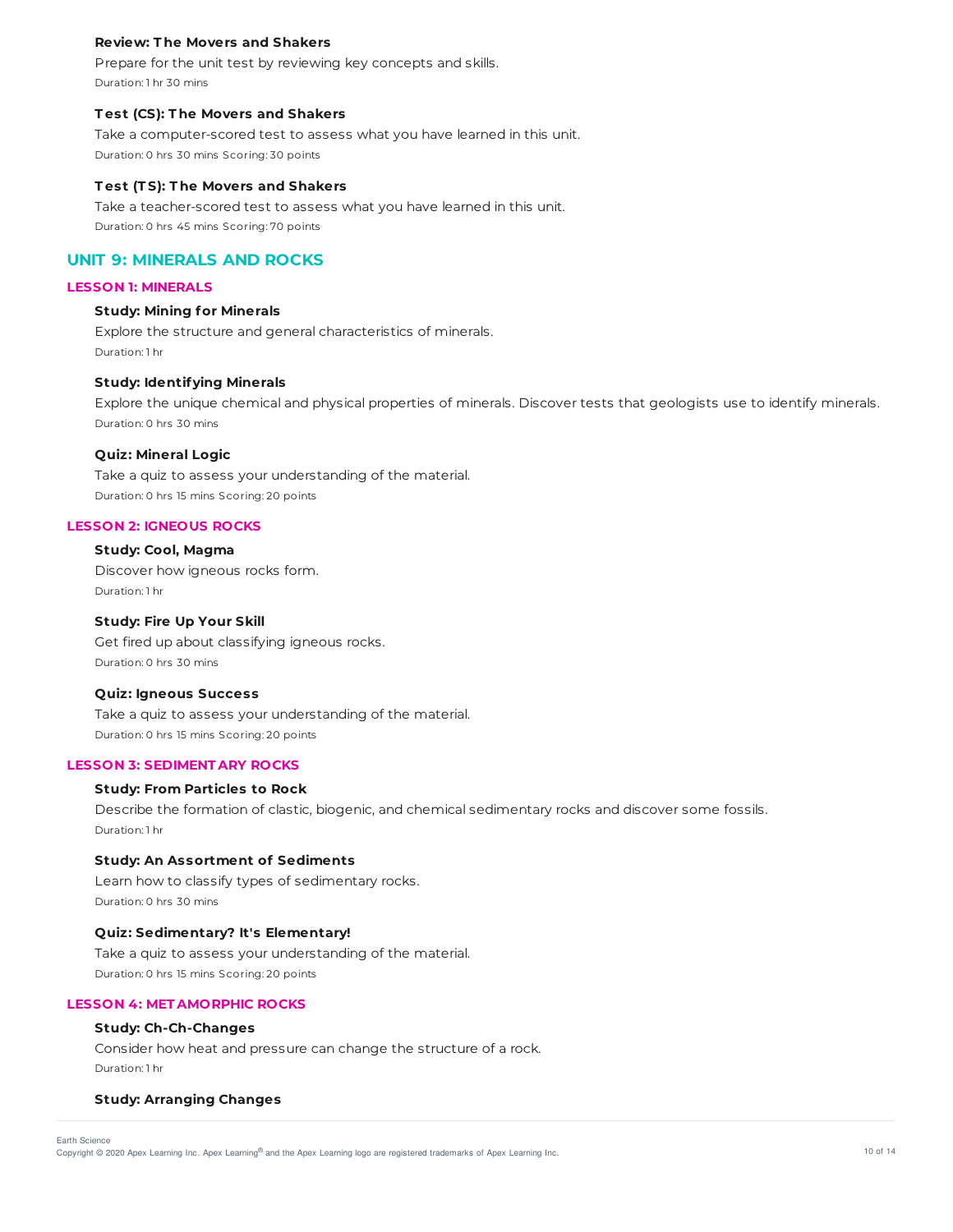Learn how to classify metamorphic rocks. Duration: 0 hrs 30 mins

#### **Quiz: Metamorphism**

Take a quiz to assess your understanding of the material. Duration: 0 hrs 15 mins Scoring: 20 points

### **LESSON 5: T HE ROCK CYCLE**

### **Study: Rocky Road**

Learn about the rock cycle and the forces that drive it. Duration: 0 hrs 30 mins

### **Discuss: Rock the Rock Cycle**

Discuss the rock cycle. Duration: 0 hrs 30 mins Scoring: 25 points

#### **Practice: Rock Steady**

Practice what you have learned about the rock cycle. Duration: 1 hr Scoring: 50 points

#### **Quiz: Rock It**

Take a quiz to assess your understanding of the material. Duration: 0 hrs 15 mins Scoring: 20 points

#### **LESSON 6: MINERALS AND ROCKS WRAP-UP**

### **Review: Minerals and Rocks**

Prepare for the unit test by reviewing key concepts and skills. Duration: 1 hr 30 mins

# **T est (CS): Minerals and Rocks**

Take a computer-scored test to assess what you have learned in this unit. Duration: 0 hrs 30 mins Scoring: 30 points

### **T est (T S): Minerals and Rocks**

Take a teacher-scored test to assess what you have learned in this unit. Duration: 0 hrs 45 mins Scoring: 70 points

# **UNIT 10: ALL THE TIME IN THE WORLD**

## **LESSON 1: MEASURING T IME**

### **Study: Just in T ime**

Learn how scientists organize geologic time. Duration: 0 hrs 45 mins

### **Study: T elling T ime**

Discover techniques that paleontologists use to date rocks and fossils. Duration: 1 hr

#### **Study: T he Docile Fossil**

Learn how to read the fossil record. Discover when it is and is not possible to read between the lines. Duration: 1 hr

## **Quiz: Keeping T ime**

Take a quiz to assess your understanding of the material. Duration: 0 hrs 15 mins Scoring: 20 points

# **LESSON 2: T HE PAST IS VAST**

## **Study: Older T han Dirt**

Catch a glimpse of what Earth looked like right after it formed and for the next few billion years or so the Precambrian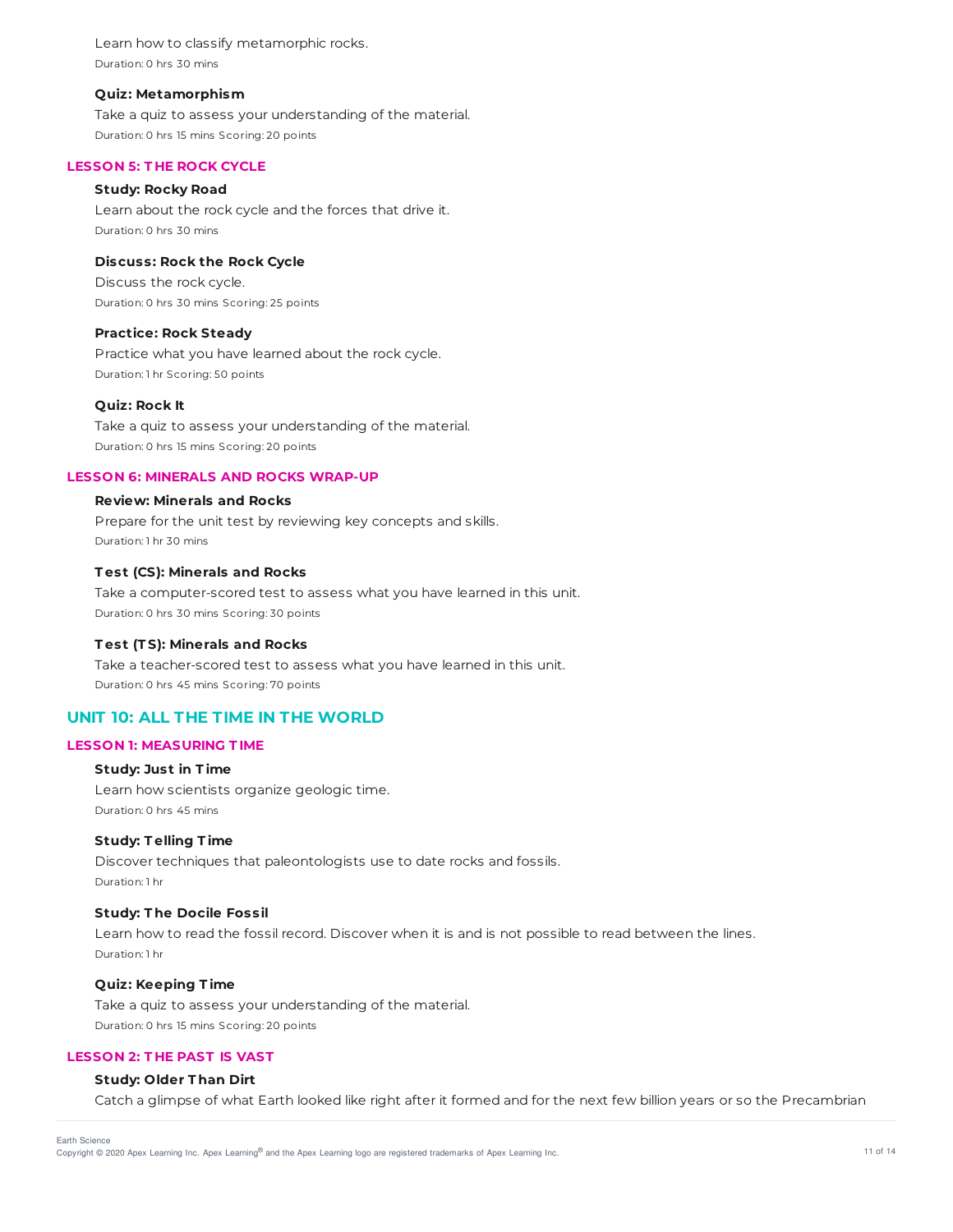era. Duration: 1 hr

#### **Study: Living History**

Learn how the Paleozoic and Mesozoic eras supported an explosion of life and continental musical chairs. Duration: 1 hr

#### **Quiz: Gone But Not Forgotten**

Take a quiz to assess your understanding of the material. Duration: 0 hrs 15 mins Scoring: 20 points

### **LESSON 3: NO T IME LIKE T HE PRESENT**

### **Discuss: On the Brink**

Discuss extinction from an Earth science point of view with your classmates. Duration: 0 hrs 30 mins Scoring: 25 points

#### **Study: Now Means Now**

Trace the dramatic, climactic changes of the Cenozoic era and discover how scientists study early humans. Duration: 1 hr

#### **Quiz: Quick! Cenozoic!**

Take a quiz to assess your understanding of the material. Duration: 0 hrs 15 mins Scoring: 20 points

#### **LESSON 4: ALL T HE T IME IN T HE WORLD WRAP-UP**

## **Review: All the T ime in the World**

Prepare for the unit test by reviewing key concepts and skills. Duration: 1 hr 30 mins

# **T est (CS): All the T ime in the World**

Take a computer-scored test to assess what you have learned in this unit. Duration: 0 hrs 30 mins Scoring: 30 points

### **T est (T S): All the T ime in the World**

Take a teacher-scored test to assess what you have learned in this unit. Duration: 0 hrs 45 mins Scoring: 70 points

## **UNIT 11: EARTH'S RESOURCES**

## **LESSON 1: WHAT FUELS YOU?**

#### **Study: Energy Expertise**

Examine different methods of energy production, from oil and gas to wind and water. Duration: 1 hr

### **Quiz: Energy Bill**

Take a quiz to assess your understanding of the material. Duration: 0 hrs 15 mins Scoring: 20 points

#### **Journal: Bigfoot**

Capture data about your own energy use and reflect on the size of your ecological footprint. Duration: 1 hr Scoring: 15 points

## **Project: Evaluate Wave and T idal Power T echnology**

Complete a project to quantify how burning fossil fuels is affecting climate change and evaluate the potential of wave and tidal power to reduce those impacts.

Duration: 1 hr 30 mins Scoring: 50 points

#### **LESSON 2: USE IT AND LOSE IT**

#### **Study: T ake It to the Limit**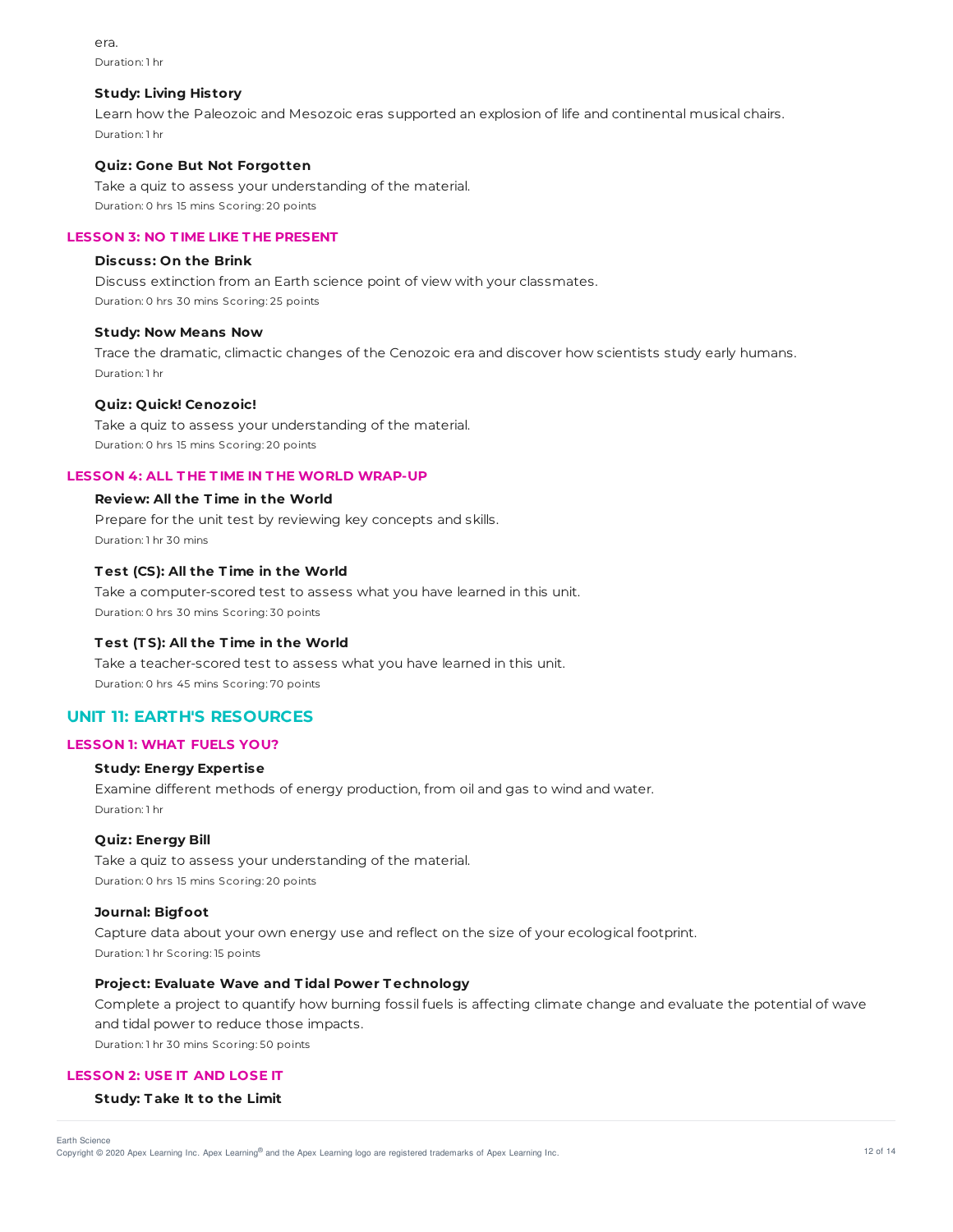Find out how population growth affects Earth's ecosystems and how sustainability is the crucial for the future. Duration: 0 hrs 45 mins

### **Quiz: Sustained!**

Take a quiz to assess your understanding of the material. Duration: 0 hrs 15 mins Scoring: 20 points

#### **Discuss: T he Buzz**

Discuss the costs and benefits of alternative energy sources with your classmates. Duration: 0 hrs 30 mins Scoring: 25 points

#### **Lab: Simulate Sustainable Resource Management**

Complete a virtual lab to simulate the effects of sustainable and unsustainable agricultural practices. Duration: 1 hr 30 mins Scoring: 50 points

## **LESSON 3: EART H MAT T ERS**

### **Project: Choosing Energy Solutions**

Complete a project to make decisions about energy sources, first as a government leader in a game and then as an engineer using a cost-benefit analysis. Duration: 1 hr 30 mins Scoring: 50 points

#### **Study: Earth Matters**

Explore case studies to see why Earth matters. Or just pick up a newspaper — chances are there's an Earth science issue being discussed in your community right now. Duration: 1 hr

#### **Practice: Environmental Journalism**

Write an article about an environmental issue as if you were writing for your local newspaper. Duration: 1 hr Scoring: 50 points

#### **Quiz: T esting the Environment**

Take a quiz to assess your understanding of the material. Duration: 0 hrs 15 mins Scoring: 20 points

#### **LESSON 4: EART H'S RESOURCES WRAP-UP**

## **Review: Earth's Resources**

Prepare for the unit test by reviewing key concepts and skills. Duration: 1 hr 30 mins

#### **T est (CS): Earth's Resources**

Take a computer-scored test to assess what you have learned in this unit. Duration: 0 hrs 30 mins Scoring: 30 points

#### **T est (T S): Earth's Resources**

Take a teacher-scored test to assess what you have learned in this unit. Duration: 0 hrs 45 mins Scoring: 70 points

# **UNIT 12: SEMESTER REVIEW AND EXAM**

#### **LESSON 1: SEMEST ER 2 WRAP-UP**

#### **Review: Semester 2 Review**

Prepare for the semester exam by reviewing key concepts covered in Semester 2. Duration: 4 hrs

## **Exam: Semester 2**

Take a computer-scored exam to demonstrate your mastery of concepts and skills covered in Semester 2. Duration: 0 hrs 40 mins Scoring: 80 points

#### **Final Exam: Semester 2**